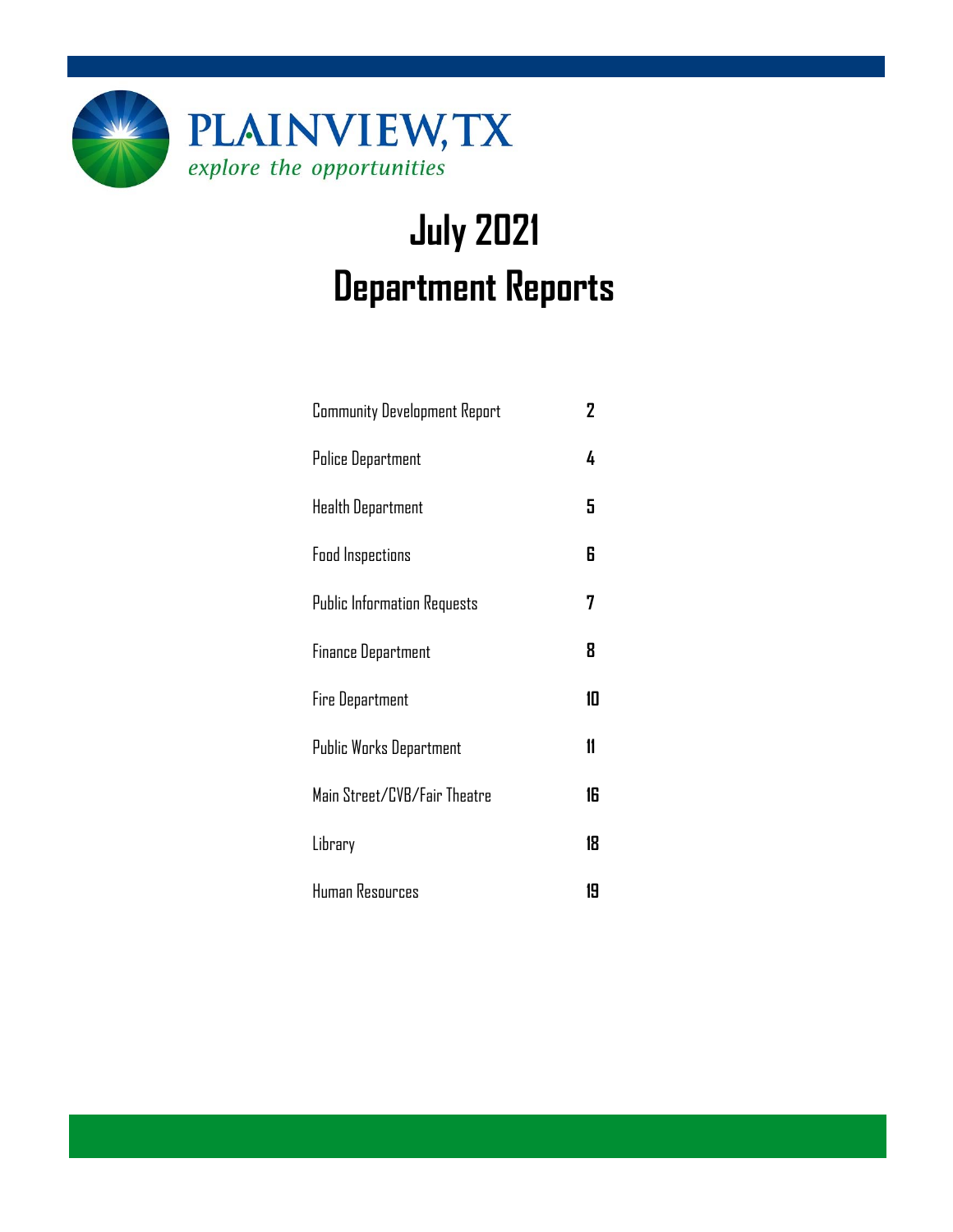### **Community Development Report July 2021 Data**

|                                 | <b>Permits Issued</b> |                  |                  |  |  |  |  |
|---------------------------------|-----------------------|------------------|------------------|--|--|--|--|
|                                 |                       | <b>JULY 2021</b> | <b>JULY 2020</b> |  |  |  |  |
| <b>Buildings</b>                |                       |                  |                  |  |  |  |  |
| Number                          |                       | 39               | 33               |  |  |  |  |
| Value                           |                       | \$1,707,376.72   | \$1,648,182.39   |  |  |  |  |
| Fees                            |                       | \$1,846.08       | \$2,647.36       |  |  |  |  |
| <b>Electrical</b>               |                       |                  |                  |  |  |  |  |
| Number                          |                       | 9                | 8                |  |  |  |  |
| Fees                            |                       | \$225.00         | \$225.00         |  |  |  |  |
| Plumbing                        |                       |                  |                  |  |  |  |  |
| Number                          |                       | 12               | 10               |  |  |  |  |
| Fees                            |                       | \$305.00         | \$352.00         |  |  |  |  |
| <b>Mechanical</b>               |                       |                  |                  |  |  |  |  |
| Number                          |                       | 7                | 8                |  |  |  |  |
| Fees                            |                       | \$175.00         | \$475.00         |  |  |  |  |
| Zoning                          |                       |                  |                  |  |  |  |  |
| <b>Number</b>                   |                       | 3                | $\overline{7}$   |  |  |  |  |
| Fees                            |                       | \$300.00         | \$700.00         |  |  |  |  |
| <b>Sprinkler</b>                |                       |                  |                  |  |  |  |  |
| Number                          |                       | $\overline{2}$   | $\overline{2}$   |  |  |  |  |
| Fees                            |                       | \$230.00         | \$115.00         |  |  |  |  |
| <b>Certificate of Occupancy</b> |                       |                  |                  |  |  |  |  |
| Number                          |                       | $\mathbf{3}$     | $\overline{2}$   |  |  |  |  |
| <b>TOTAL FEES</b>               |                       | \$3,081.08       | \$4,514.36       |  |  |  |  |

### **Certificates of Occupancy issued in July 2021:**

Lucky Seven Sepeda Construction Connie's Compassionate Care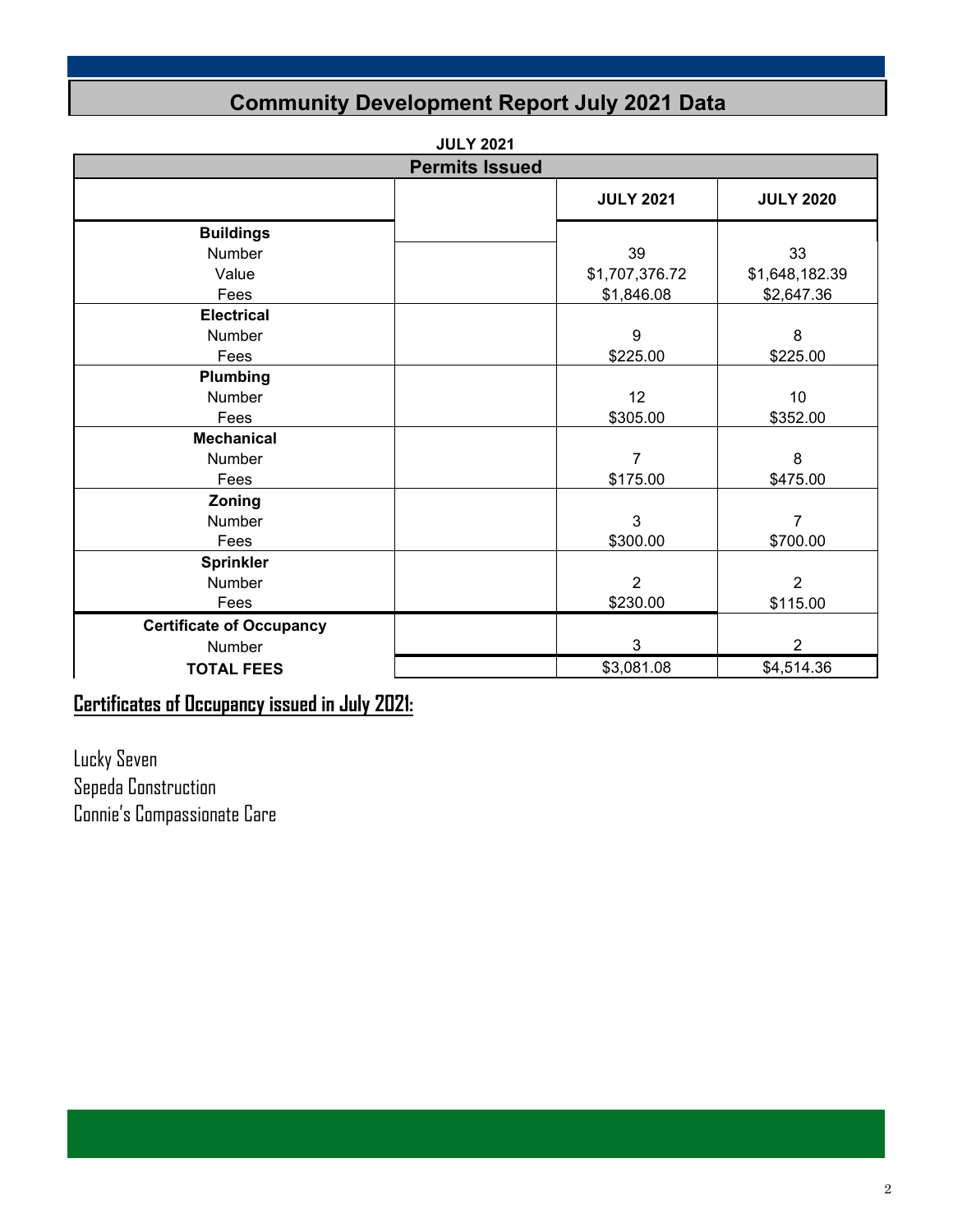|                                  |                                             | <b>Nature of Building Permits</b> |                |                          |    |                                          |
|----------------------------------|---------------------------------------------|-----------------------------------|----------------|--------------------------|----|------------------------------------------|
| <b>Number of</b>                 |                                             |                                   | <b>Monthly</b> |                          |    | <b>This Calendar</b>                     |
|                                  | <b>Types</b>                                | <b>Total to Date</b>              |                |                          |    |                                          |
| <b>Permits for current month</b> |                                             | This year                         |                | <b>Valuation</b>         |    | <b>Year to Date</b>                      |
|                                  | <b>New Residential</b>                      |                                   |                |                          |    |                                          |
|                                  |                                             |                                   |                |                          |    |                                          |
| 6                                | <b>Residential Addition</b>                 | 19                                |                | \$<br>62,750.00          | \$ | 216,439.99                               |
| 1                                | <b>Residential Remodel</b>                  | 12                                | \$             | 450.00                   | \$ | 159,050.00                               |
|                                  | <b>Residential Repair</b>                   |                                   |                |                          |    |                                          |
|                                  |                                             |                                   |                |                          |    |                                          |
|                                  | <b>Residential Demolition</b>               | $\overline{2}$                    |                |                          | \$ | 500.00                                   |
|                                  |                                             |                                   |                |                          |    |                                          |
|                                  | <b>Residential Accessory</b>                | 1                                 |                |                          | \$ | 9,000.00                                 |
|                                  |                                             |                                   |                |                          |    |                                          |
| 6                                | Garage/Carport                              | 35                                | \$             | 12,300.00                | \$ | 132,291.42                               |
|                                  | <b>Storage Building</b>                     | 6                                 |                |                          | \$ | 155,461.00                               |
|                                  |                                             |                                   |                |                          |    |                                          |
| $\overline{2}$                   | <b>New Commercial</b>                       | 7                                 | \$             | 770,000.00               | \$ | 52,560,000.00                            |
|                                  |                                             |                                   |                |                          |    |                                          |
|                                  | <b>Commercial Addition</b>                  | 7                                 |                |                          | \$ | 25,401,500.00                            |
| $\overline{2}$                   | <b>Commercial Remodel</b>                   | 8                                 | \$             | 685,590.36               | \$ | 3,014,430.36                             |
|                                  | <b>Commercial Repair</b>                    |                                   |                |                          |    |                                          |
|                                  |                                             |                                   |                |                          |    |                                          |
| 2                                | <b>Commercial Demolition</b>                | 8                                 | \$             | 12,000.00                | \$ | 14,343,100.00                            |
|                                  |                                             |                                   |                |                          |    |                                          |
|                                  | <b>Commercial Accessory</b>                 | $\overline{2}$                    |                |                          | \$ | 26,676.00                                |
|                                  | <b>Masonry Fence</b>                        |                                   |                |                          |    |                                          |
|                                  |                                             |                                   |                |                          |    |                                          |
| 1                                | <b>Signs</b>                                | 10                                | \$             | 300.00                   | \$ | 71,048.49                                |
|                                  |                                             |                                   |                |                          |    |                                          |
| 19                               | Roofing                                     | 80                                | \$             | 163,986.36               | \$ | 662,022.49                               |
|                                  |                                             |                                   |                |                          |    |                                          |
|                                  |                                             |                                   |                |                          |    |                                          |
|                                  |                                             |                                   |                |                          |    |                                          |
| 39                               |                                             | 197                               | \$             | 1,707,376.72             |    | \$96,751,519.75                          |
|                                  |                                             | <b>Building Valuation</b>         |                |                          |    |                                          |
| Last Year                        |                                             |                                   |                | This Year                |    | \$96,751,519.75                          |
| To Date                          | \$8,823,164.81                              |                                   |                | To Date                  |    |                                          |
|                                  | <b>Code Enforcement Activity Summary</b>    |                                   |                |                          |    |                                          |
|                                  |                                             |                                   |                |                          |    |                                          |
| <b>Administrative Warrants</b>   | <b>Violations is-</b>                       | <b>Citations is-</b>              |                |                          |    |                                          |
| issued                           | sued/Compliance Rate                        | sued                              |                |                          |    | Demo Orders issued/Demolitions performed |
| $\pmb{0}$                        | 128/59                                      | 14                                | 0              |                          |    |                                          |
|                                  | <b>Planning and Zoning Activity Summary</b> |                                   |                |                          |    |                                          |
| <b>Plats cases submitted</b>     | Zoning cases submitted                      |                                   |                | Variance cases submitted |    |                                          |
| 0                                | 0                                           |                                   |                |                          | 3  |                                          |
| <b>SWEEP 1-2021</b>              |                                             | <b>Letters Sent</b>               |                | <b>Violations</b>        |    | <b>Citations</b>                         |
|                                  |                                             |                                   |                |                          |    |                                          |
|                                  |                                             |                                   |                |                          |    |                                          |
|                                  |                                             |                                   |                |                          |    |                                          |

### **Community Development Report July 2021 Data**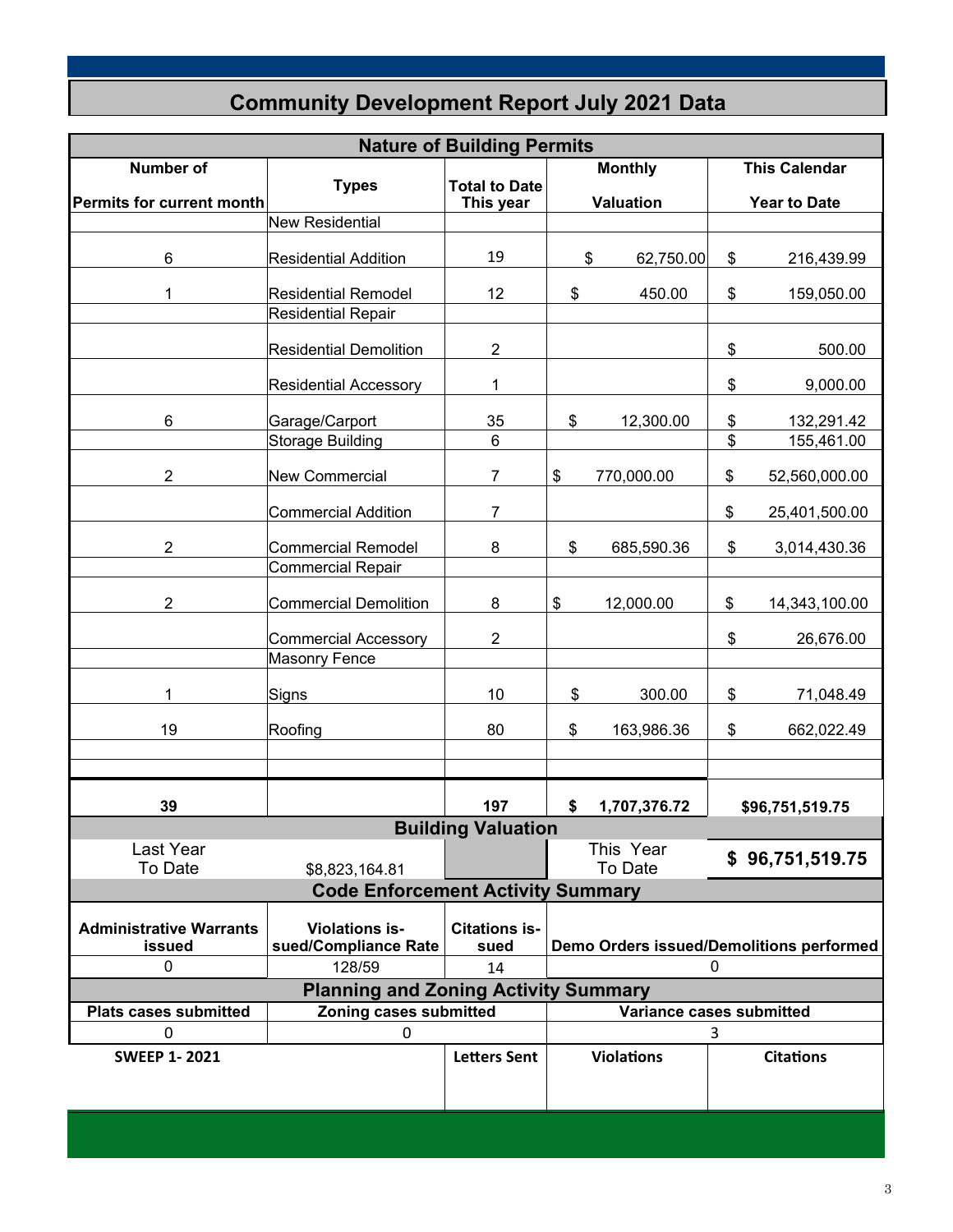### **Police Department Report July 2021 Data**

| <b>July 2021</b>               |       |
|--------------------------------|-------|
| <b>Total Calls for Service</b> | 2.041 |
| <b>Police Calls</b>            | 1.725 |
| <b>Fire Calls</b>              | 7Π    |
| <b>EMS Calls</b>               | 79R   |
| <b>Total Arrests</b>           | 63    |
| <b>Total Citations</b>         | RП    |
| <b>Total Violations</b>        | 78    |
| <b>Total Reports Written</b>   | 719   |
| <b>Cases Assigned for</b>      |       |
| further Investigation          | 1П7   |

| <b>Abandoned Vehicles</b> | 3  | Agency Assist             | 2  |
|---------------------------|----|---------------------------|----|
| Alarm                     | Ш  | Assault                   | 44 |
|                           |    |                           |    |
| Burglary                  | 12 | Controlled Sub-           | R  |
| <b>Damaged Property</b>   | 11 | Deaths                    |    |
| DUI                       | 4  | <b>Domestic Problem</b>   |    |
| Forgery                   | R  | Fraud                     |    |
| Civil Problem             |    | Liquor Law                |    |
| Juvenile Problem          | 7  | <b>Mental Subject</b>     | 3  |
| Miscellaneous             | П  | <b>Obstructing Police</b> | 5  |
| Other Sex Offense         |    | Person Crimes             |    |
| Privacy Violation         |    | Property                  |    |
| Public Intoxication       |    | <b>Public Peace</b>       |    |
| Sexual Assault            |    | Stolen Vehicle            | 5. |
| Theft                     | 31 | <b>Threats</b>            |    |
| <b>Traffic Criminal</b>   | 2  | <b>Traffic Accident</b>   | 23 |
| <b>Traffic Problem</b>    | П  | Trespassing               | 5  |
| Warrant                   | 34 | <b>Weapons Offense</b>    | 4  |
| <b>Missing Person</b>     |    |                           |    |

#### **July 2020**

| 2.338 |
|-------|
| 2.069 |
| 74    |
| 745   |
| 286   |
| 34    |
| 44    |
| SП    |
| 777   |
| 88    |
|       |

### **July 2021 July 2020**

| Abandoned Vehicles           | 4  | Harassment                 | 2  |
|------------------------------|----|----------------------------|----|
| Agency Assists               | 3  | Health and Safety          | 3  |
| Animal Cruelty               | Π  | Juvenile Problem           | 7  |
| Assaults                     | 30 | Kidnapping                 | Π  |
| Burglary                     | 17 | Mental Subject             | 8  |
| <b>Controlled Substances</b> | 15 | <b>Miscellaneous</b>       | 17 |
| <b>Damaged Property</b>      | 21 | <b>Missing Person</b>      | 1  |
| <b>Deaths</b>                | 2  | <b>Obstructing Justice</b> | Χ  |
| DUI                          | 1  | <b>Obstructing Police</b>  | 10 |
| Forgery                      |    | Persons Crimes             | 3  |
| Fraud                        | 5  | Privacy Violations         |    |
| Property                     | 8  | Public Intoxication        | 5  |
| Follow Up Investigations     | Π  | Stolen Vehicle             | 8  |
| Theft                        | 39 | <b>Traffic Arrests</b>     |    |
| <b>Traffic Accident</b>      | 48 | <b>Traffic Problem</b>     | П  |
| Trespassing                  | R  | Warrant                    | 1П |
| <b>Weapons Offenses</b>      | 2  | <b>Public Peace</b>        | 2  |
| Robbery                      | 2  | Sexual Assault             |    |
| <b>Reckless Damage</b>       |    | Threats                    | 7  |
| Escape/Flight                |    | Other Sex Offenses         | 3  |
| Liquor Law                   |    | <b>Domestic Problem</b>    |    |
| <b>Family Disturbance</b>    | П  | Stolen Property            |    |
| <b>Ordinance Violation</b>   | П  | Suspicious Person          | П  |

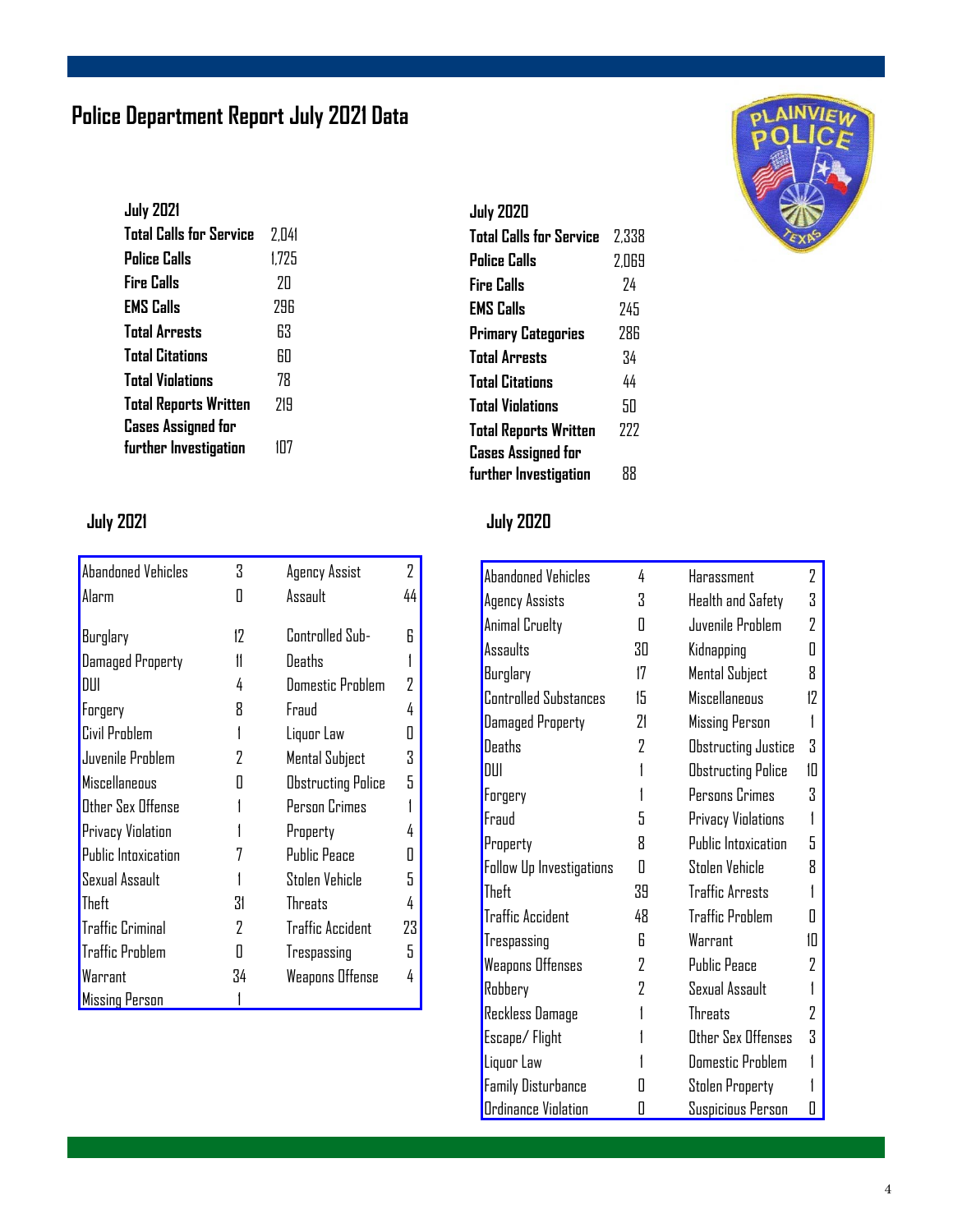### **Health Department Report July 2021 Data**

Month 07/01/2021 THRU 07/31/2021

Jul-21

|                                   |                         | Department |                  |                            |
|-----------------------------------|-------------------------|------------|------------------|----------------------------|
|                                   | 52                      | 53         | 56               |                            |
| Service Provided                  |                         |            |                  |                            |
| <b>Outreach &amp; Flu Clinics</b> | 6                       |            | $\boldsymbol{6}$ |                            |
| Allergy shots                     |                         |            |                  |                            |
| <b>Blood Pressure</b>             |                         |            |                  |                            |
| Cholesterol                       |                         |            |                  |                            |
| Drug testing                      | 8                       |            |                  |                            |
| Glucose                           |                         |            |                  |                            |
| <b>Jail Clients</b>               | 4                       |            |                  |                            |
| Phlebotomy                        | 10                      |            |                  |                            |
| PPD Testing & Health Cards        |                         | 41         |                  |                            |
| <b>Pregnancy Test</b>             | $\overline{7}$          |            |                  |                            |
| <b>STD and HIV Patients</b>       | $\overline{7}$          |            |                  |                            |
| <b>TB Clinic</b>                  |                         |            |                  |                            |
| Immunizations                     |                         |            | 137              |                            |
| flu shots                         |                         |            |                  |                            |
| Mammogram Vouchers                | $\overline{\mathbf{4}}$ |            |                  |                            |
| Complaints & Inspections          |                         | 35         |                  |                            |
| <b>Food Permits</b>               |                         | 14         |                  |                            |
| Dental App/Quests                 |                         |            |                  |                            |
| <b>COVID 19 VACCINES</b>          |                         |            | 54               |                            |
|                                   | 46                      | 90         | 197              | 333 TOTAL PATIENT SERVICES |
|                                   |                         |            |                  |                            |
|                                   | 13.81%                  | 27.03%     | 59.16%           |                            |
| <b>Counsel and Educated</b>       | 25                      | 77         | 138              |                            |

For the month of July, we hosted three COVID-19 Vaccination clinics at Wayland Baptist University and administered 30 doses of COVID-19 vaccine.

We also hosted two back-to-school clinics at the health department and administered 47 vaccine doses to approximately 15 schoolaged children.

On Friday 7/30/21, the health department partnered with PISD school nurses to host a back-to-school clinic at Ash High School. At this clinic we serviced 23 school-aged children and administered 45 doses of vaccines.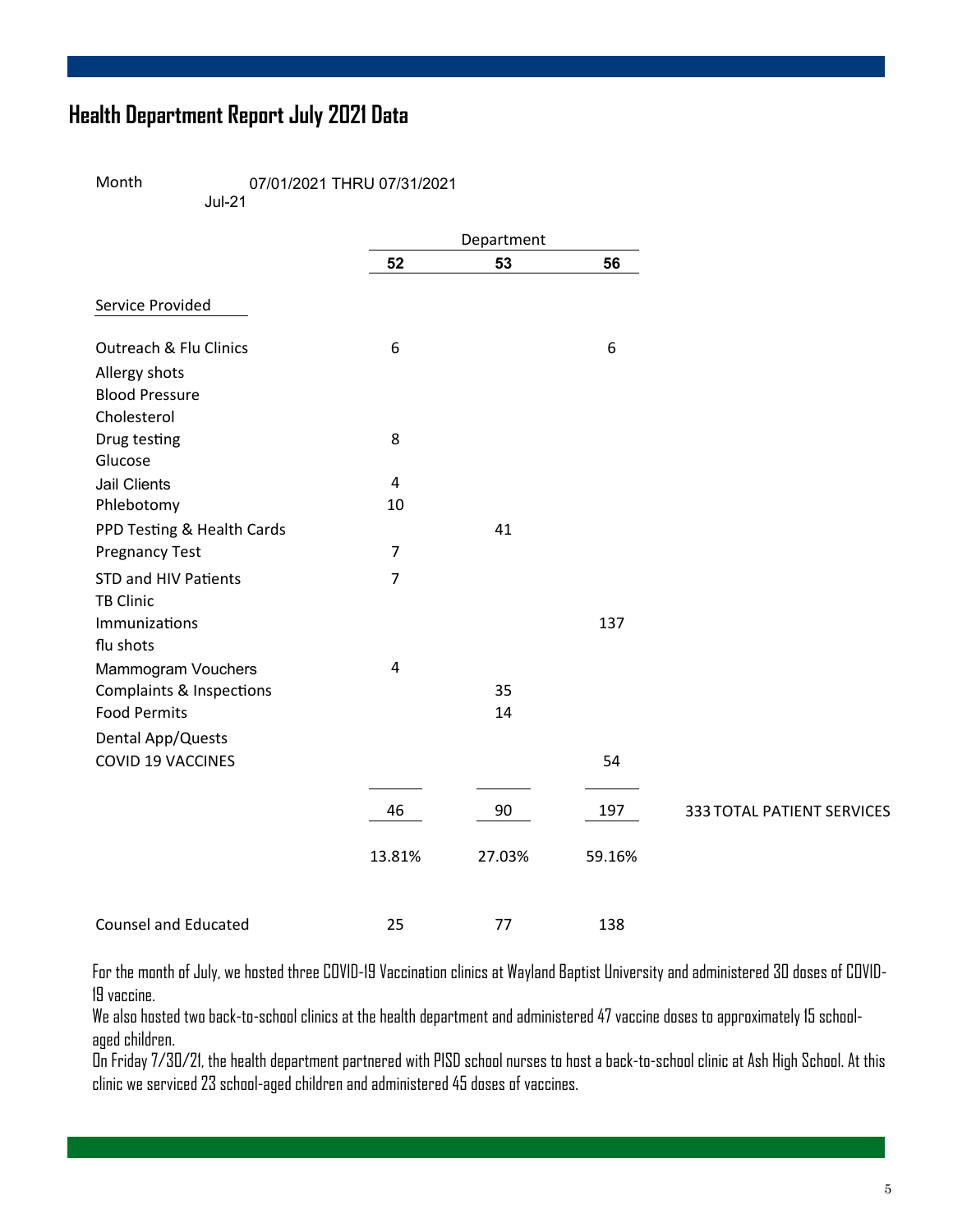|                  | <b>Food Inspections Monthly List July 2021</b> |                 |                   |                |                                                      |
|------------------|------------------------------------------------|-----------------|-------------------|----------------|------------------------------------------------------|
|                  |                                                |                 | #                 | Prev#          |                                                      |
| <b>Insp Date</b> | <b>Establishment Name</b>                      | <b>Demerits</b> | <b>Violations</b> | Violations     |                                                      |
| 7/1/2021         | Chayo's                                        | 9               | 6                 | 3              |                                                      |
| 7/1/2021         | Kwick Food Mart                                | 8               | 5                 | 5              |                                                      |
| 7/1/2021         | Mi Mexico Restaurant                           | 8               | 5                 | 5              |                                                      |
| 7/1/2021         | Cinemark                                       | 0               | 0                 | 1              |                                                      |
| 7/1/2021         | <b>Frostbite Shaved Ice</b>                    | 3               | 2                 | 3              |                                                      |
| 7/2/2021         | <b>Red White &amp; Moo</b>                     | OB              |                   |                |                                                      |
| 7/3/2021         | Abernathy Celebration                          | OB              |                   |                |                                                      |
| 7/3/2021         | Hale Center Celebration                        | OB              |                   |                |                                                      |
| 7/6/2021         | 715 Broadway                                   | OB              |                   |                |                                                      |
| 7/6/2021         | La Super Economica                             | СP              |                   |                |                                                      |
| 7/6/2021         | Plainview Country Club                         | OB              |                   |                |                                                      |
| 7/6/2021         | Amigo's                                        | CP              |                   |                |                                                      |
| 7/7/2021         | Schlotzsky's                                   | 0               | 0                 |                |                                                      |
| 7/7/2021         | CEFCO # 2075                                   | 5               | 4                 | 4              |                                                      |
| 7/13/2021        | Rejino's BBQ                                   | OK              |                   |                |                                                      |
| 7/13/2021        | <b>Carrillos Food Truck</b>                    | 0               | 0                 | 9              |                                                      |
| 7/14/2021        | El Mercadito Rodriguez Truck                   | 3               | 3                 |                |                                                      |
| 7/14/2021        | Nail Salon                                     | OB              |                   |                |                                                      |
| 7/15/2021        | CEFCO # 2074                                   | 4               | 3                 | 2              |                                                      |
| 7/15/2021        | CEFCO # 2070                                   | 5               | 4                 | 2              |                                                      |
| 7/15/2021        | CEFCO # 2073                                   | 5               | 4                 | $\overline{2}$ |                                                      |
| 7/16/2021        | Super 8 Pool                                   | Failed          |                   |                |                                                      |
| 7/16/2021        | Super 8 Pool                                   | OK              |                   |                |                                                      |
| 7/19/2021        | Texas Café                                     | 13              | 8                 |                |                                                      |
| 7/20/2021        | Plainview Country Club                         | OB              |                   |                |                                                      |
| 7/22/2021        | Code Complaint                                 |                 |                   |                | DC=daycare                                           |
| 7/27/2021        | Quality Inn pool                               | Failed          |                   |                | SP=swimming pool<br>OB=observation consult-follow-up |
| 7/27/2021        | The Owl Café                                   | 13              | 9                 | 5              | C=closed                                             |
| 7/27/2021        | Allsup's $# 74$                                | 9               | 6                 | 4              | FB=food booth                                        |
| 7/27/2021        | <b>Family Dollar</b>                           | 3               |                   |                | CP=complaint                                         |
| 7/29/2021        | Brown Sugar abd Lace                           | OB              |                   |                | MT=mobile truck                                      |
| 7/29/2021        | Lowe's # 62                                    | 8               | 4                 | 5              | R=reinspection                                       |
| 7/29/2021        | Taqueria Florencia                             | 11              | 7                 | 5              | F=failed                                             |
| 7/30/2021        | Quality Inn pool                               | Failed          |                   |                | $NS =$ no score                                      |
| 7/30/2021        | Schlotzsky                                     | OB              |                   |                | $DK = \alpha k$                                      |
| 7/30/2021        | Quality Inn pool                               | OK              |                   |                | TC=temporarily closed                                |
|                  | Daily PUM calls                                | >50             |                   |                | NA=not able to inspect                               |
|                  | Reportable Conditions                          | 142             |                   |                |                                                      |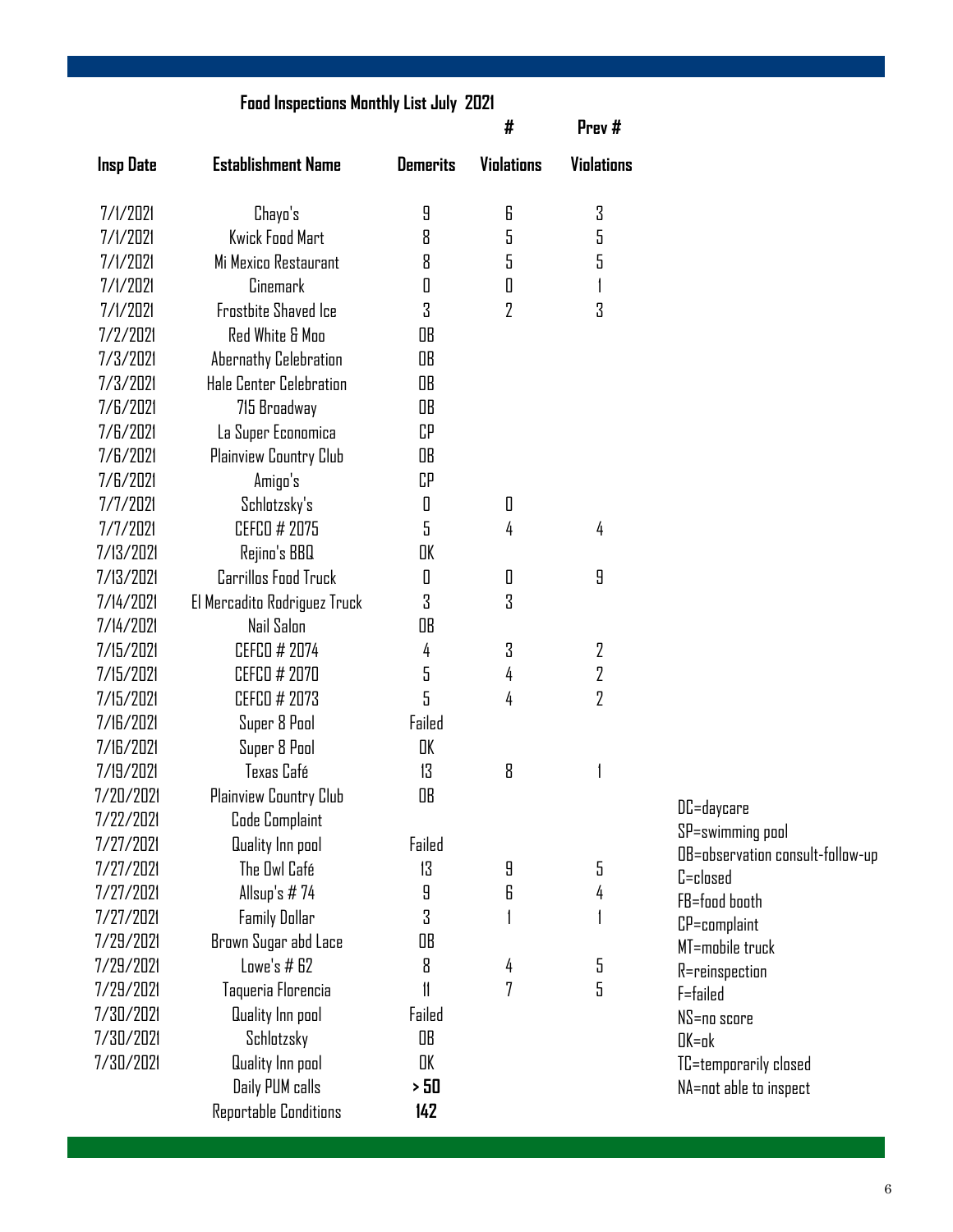### **Public Information Requests Report July 2021 Data**

| <b>Public Information Requests Logs</b> |                       |                          |       |  |  |  |  |
|-----------------------------------------|-----------------------|--------------------------|-------|--|--|--|--|
|                                         |                       |                          |       |  |  |  |  |
|                                         | <b>City Secretary</b> | <b>Police Department</b> | Fire* |  |  |  |  |
| Jan 20                                  | 7                     | 7                        |       |  |  |  |  |
| <b>Feb 20</b>                           | 7                     |                          | 4     |  |  |  |  |
| $Mar-20$                                |                       | O                        | 3     |  |  |  |  |
| Apr-20                                  | 4                     | $\overline{2}$           | 2     |  |  |  |  |
| May-20                                  | 3                     | 0                        | 7     |  |  |  |  |
| $Jun-20$                                |                       | $\overline{2}$           |       |  |  |  |  |
| $Jul-20$                                | 4                     | 0                        |       |  |  |  |  |
| $Aug-20$                                | 7                     |                          |       |  |  |  |  |
| $Sep-20$                                | 4                     | П                        |       |  |  |  |  |
| $0ct-20$                                | 0                     |                          | 3     |  |  |  |  |
| Nov 20                                  | 2                     | 0                        |       |  |  |  |  |
| <b>Dec 20</b>                           | 3                     | 5                        | Π     |  |  |  |  |
| Jan 21                                  | 8                     | O                        |       |  |  |  |  |
| Feb 21                                  | 6                     | 3                        | 3     |  |  |  |  |
| Mar 21                                  | 11                    | 0                        |       |  |  |  |  |
| $Apr-21$                                |                       | Π                        |       |  |  |  |  |
| $May-21$                                | 3                     | $\overline{2}$           |       |  |  |  |  |
| June-21                                 | 6                     | 0                        | П     |  |  |  |  |
| $Jul-20$                                |                       | 5                        |       |  |  |  |  |

\*Medical Records Requests only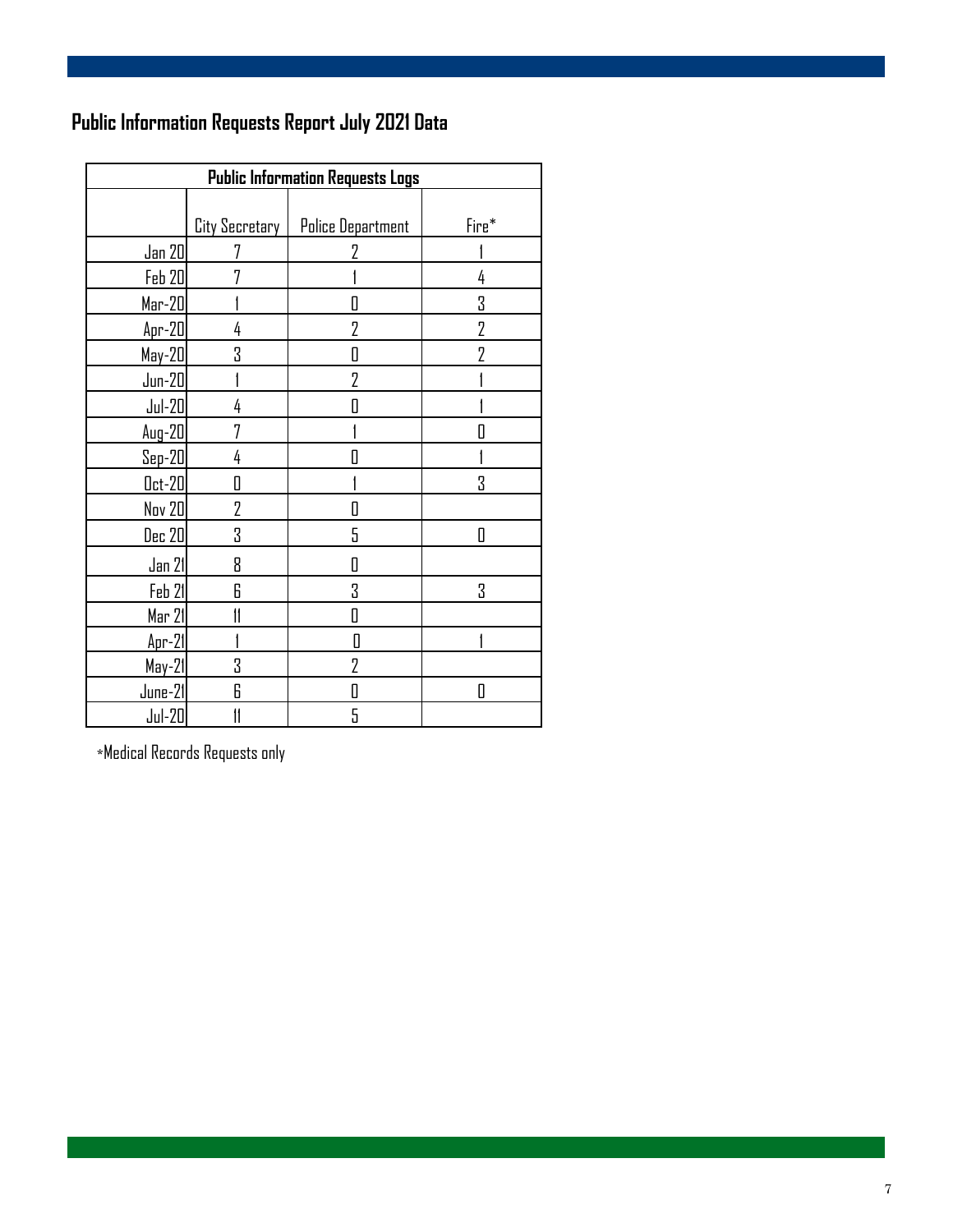### **Finance Department Report July 2021 Data**

#### **CITY OF PLAINVIEW Utility Billing Activity Report**

**July 31, 2021** 

|                                                      | <b>This Month</b> | $Y-T-D$         |       | <b>This Month</b><br><b>Last Year</b> |    | <b>Previous</b><br>$Y-T-D$ |  |     |
|------------------------------------------------------|-------------------|-----------------|-------|---------------------------------------|----|----------------------------|--|-----|
| <b>Customers Billed</b>                              | 7,739             | 77,522          |       | 7,755                                 |    | 76,970                     |  |     |
| Gallons Billed (000's)                               | 105,501           | 755,103         |       | 139,805                               |    | 785,597                    |  |     |
| <b>Gallons Produced</b>                              | 99,509            | 830,581         |       | 164,072                               |    | 940,257                    |  |     |
| <b>Production Billed</b>                             | 106.0%            |                 | 90.9% | 85.2%                                 |    | 83.6%                      |  |     |
| New Meter Taps                                       | $\mathbf{1}$      | 15              |       | $\mathbf{3}$                          |    | 18                         |  |     |
| <b>New Customers</b><br>(Read-on's)                  | 90                | 765             |       | 86                                    |    | 716                        |  |     |
| Final Billing (Read-<br>Offs)                        | 122               | 789             |       | 80                                    |    |                            |  | 650 |
| Transfers (Off & On)                                 | 46                | 302             |       | 32                                    |    | 266                        |  |     |
| 14 Day Contract                                      | 48                | 392             |       | 22                                    |    | 304                        |  |     |
| Dis-connects (Non-                                   | 212               | 2,050           |       |                                       |    | 1,197                      |  |     |
| Misc. Customer Ser-<br>(ie., re-read, leak<br>check) | 177               | 1,394           |       | 155                                   |    | 1,204                      |  |     |
| <b>Billing Re-cap</b>                                |                   |                 |       |                                       |    |                            |  |     |
| Water                                                | \$<br>508,840     | \$<br>4,257,090 | \$    | 596,851                               | \$ | 4,275,752                  |  |     |
| Sewer                                                | 239,638           | 2,133,943       |       | 251,113                               |    | 2,104,153                  |  |     |
| Refuse                                               | 218,693           | 2,166,133       |       | 216,910                               |    | 2,162,655                  |  |     |
| <b>Transfer Fees</b>                                 | 575               | 3,775           |       | 400                                   |    | 3,300                      |  |     |
| <b>Total Billing</b>                                 | \$<br>967,746     | \$<br>8,560,941 | \$    | 1,065,274                             | \$ | 8,545,860                  |  |     |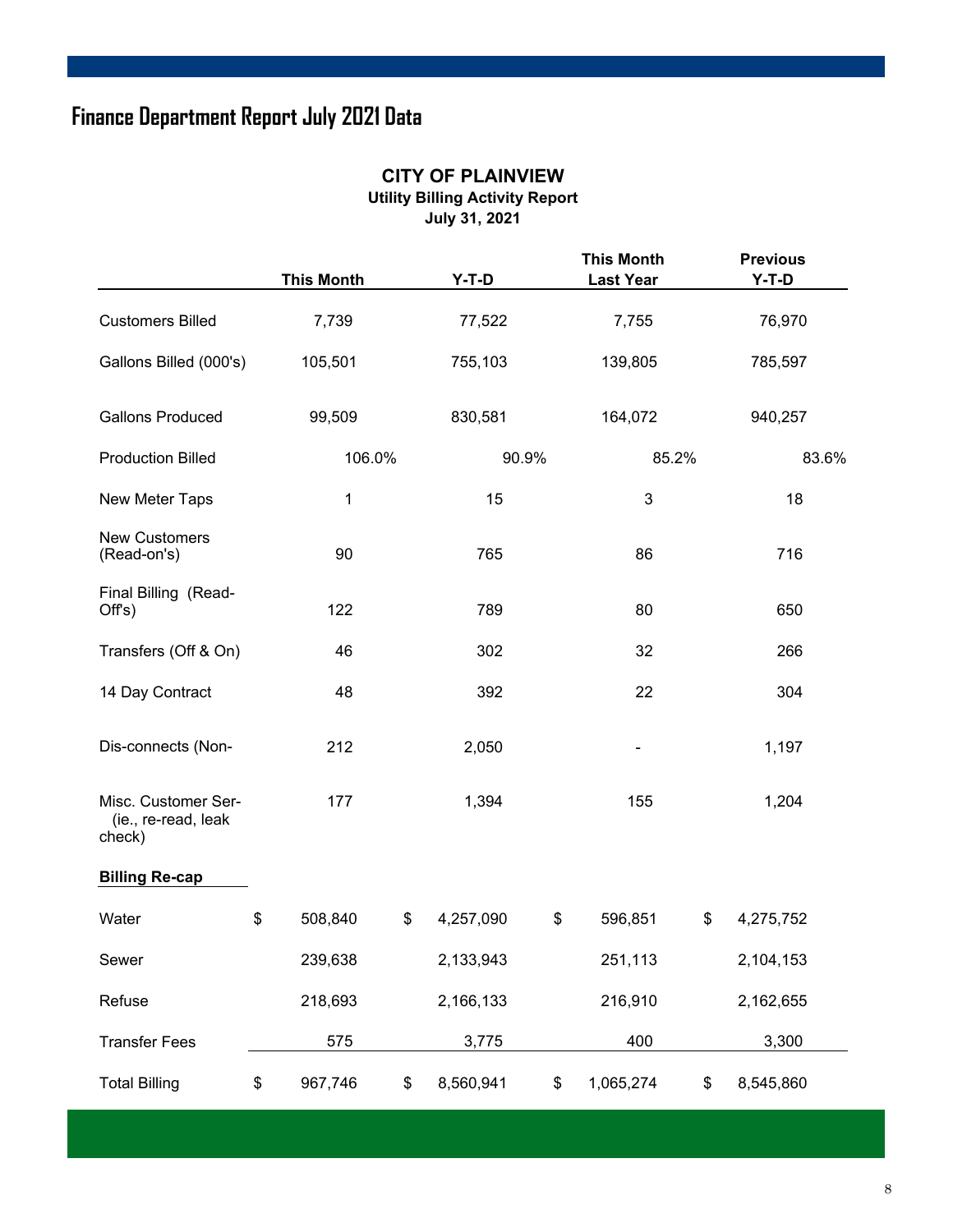### **Finance Department Report July 2021 Data Continued**



| City of Plainview July Sales Tax Collections (reflects spending from May 2021) |                                       |          |                  |                      |            |  |  |  |  |  |
|--------------------------------------------------------------------------------|---------------------------------------|----------|------------------|----------------------|------------|--|--|--|--|--|
| Year                                                                           | <b>Net Payment (Deposit) % Change</b> |          | Audit Adjustment | Net of Audit Adjust- | 1 % Change |  |  |  |  |  |
|                                                                                |                                       |          |                  | ment                 |            |  |  |  |  |  |
| 2021                                                                           | \$396,811.95                          | 10.46%   | \$2,004.79       | \$394,807.16         | 10.11%     |  |  |  |  |  |
| 2020                                                                           | \$359,240.43                          | 11.29%   | <b>\$668.07</b>  | \$358,572.36         | 11.32%     |  |  |  |  |  |
| 2019                                                                           | \$322,804.72                          | $-2.85%$ | \$684.27         | \$322,120.45         | $-2.23%$   |  |  |  |  |  |
| 2018                                                                           | \$332,286.90                          | 1.27%    | \$2,816.61       | \$329,470.29         | 2.68%      |  |  |  |  |  |
| 2017                                                                           | \$328,115.93                          | 5.11%    | \$7,254.58       | \$320,861.35         | 3.42%      |  |  |  |  |  |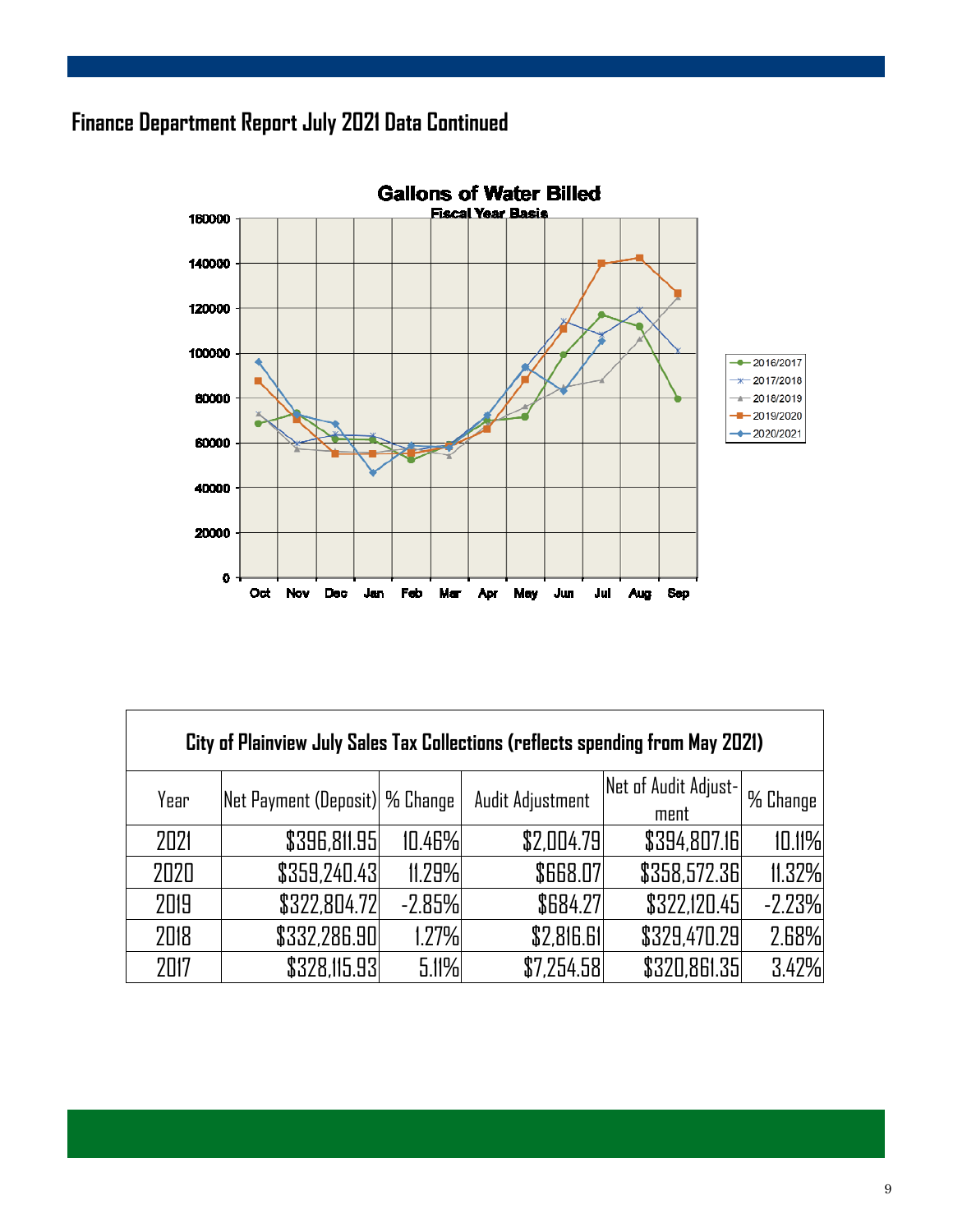

### **EMS Runs**

|                            | <b>July2020</b> | <b>July2021</b> |
|----------------------------|-----------------|-----------------|
| <b>Total EMS Responses</b> | 198             | 276             |
| Patients Transported       | 156             | 206             |
| No Transports              | 37              | 39              |
| <b>Residents</b>           | 92              | 135             |
| Non-residents              | 35              |                 |
| False Calls/Cancelled      |                 | 31              |

#### **Fire Runs**

|                                | <b>July2020</b> | July2021 |
|--------------------------------|-----------------|----------|
| <b>Total Responses</b>         | 182             | 224      |
| <b>Structure Fires</b>         | 3               |          |
| Vehicle Fires                  |                 |          |
| Trash / Rubbish Fires/ Grass   |                 | 6        |
| EMS Backup / Medical Responses | 132             | 173      |
| Hazardous conditions           | Χ               |          |
| <b>False Alarms</b>            |                 | 21       |
| Misc. Responses                | 23              | 20       |
| Mutual Aid                     |                 |          |

In the month of July, the Plainview Fire/EMS Department had a busy month, responding to 276 EMS calls and 8 fires among other misc. responses.

We have begun to see a slight increase in the number of COVID-19 positive or suspected patients we are transporting; crews continue to utilize appropriate PPE precautions when dealing with anyone suspected of having COVID-19.

During the month of July, we held a promotional exam for Firefighter to Equipment Operator, we are pleased to announce that Firefighter Jesse Edwards will be promoted to the rank of Equipment Operator in the coming days. In addition to the Promotional exam the Plainview Fire/EMS Department held a new hire test. We had a total of 4 applicants test, 3 of which passed both the physical agility and the written civil service exams, interviews will be conducted in the coming weeks.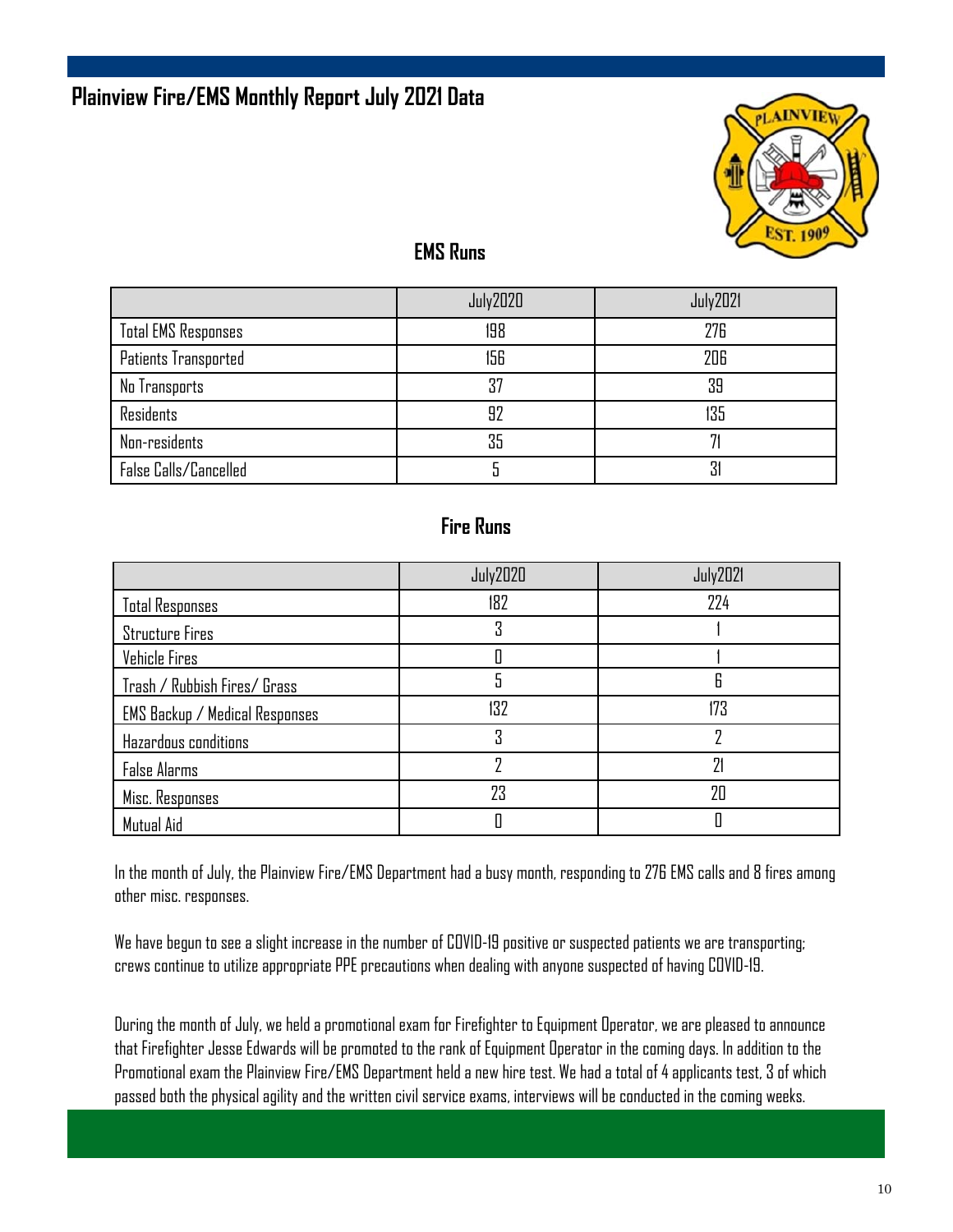### **Public Works Department Report July 2021 Data**

|                | <b>Water Reclamation</b>         |                   |         |      |         |      |
|----------------|----------------------------------|-------------------|---------|------|---------|------|
|                | July                             | <b>TCEQ Limit</b> | 2020    |      |         | 2021 |
|                | Plant Flow Avg                   |                   | 1.17    |      | 1.17    |      |
| <b>Plant</b>   | Flow 2 Hr Peak                   | 6875              | 1,676   |      | 1,343   |      |
| <b>Flow</b>    |                                  |                   |         |      |         |      |
|                | Plant Flow Yearly                | 3.3 Max           | 1.17    |      | 1.13    |      |
|                | <b>Solids Removed</b>            |                   | 276,925 |      | 195,052 |      |
|                |                                  |                   |         |      |         |      |
|                | Dissolved Oxygen                 | <b>G.O</b> Min    | 7.07    |      | 7.08    |      |
|                | PH                               | $6$ Min $/9$ Max  | 7.13    | 7.66 | 6.89    | 7.94 |
|                | <b>Total Suspended</b>           |                   |         |      |         |      |
| Water          | Solids (TSS)                     | 20 Avg / 45 Max   | 3.5     | 9.0  | 2.8     | 4.0  |
| <b>Quality</b> | <b>Ammonia Nitrogen</b>          |                   |         |      |         |      |
|                | (as N)                           | 5 Avg / 10 Max    | 0.03    | 0.06 | 0.03    | 0.05 |
|                | <b>Dechlorination</b>            | .1 Max            | 0.028   |      | 0.012   |      |
|                | <b>Chlorine Total</b>            | 1.0 Min           | 1.24    |      | 1.19    |      |
|                | E.coli                           | 126 Avg / 399 Max | 5.8     | 11.0 | 2.3     | 5.0  |
|                | Biochemical Oxy-                 |                   |         |      |         |      |
|                | gen Demand (BOD) 20 Avg / 45 Max |                   | 3.3     | 4.0  | 2.0     | 3.0  |

| <b>Water Treatment</b>         |                   |              |              |              |              |
|--------------------------------|-------------------|--------------|--------------|--------------|--------------|
|                                | July              | 2020         |              | 2021         |              |
|                                | <b>CRMWA</b>      | 113,818,000  |              | 92,006,000   |              |
| Water                          | Well              | 50,254,900   |              | 7,503,200    |              |
| Usage                          | Total             | 164,072,900  |              | 99,509,200   |              |
|                                | <b>Dist PSI</b>   | 53.23        |              | 53.07        |              |
|                                |                   | <b>CRMWA</b> | <b>Plant</b> | <b>CRMWA</b> | <b>Plant</b> |
|                                | CL <sub>2</sub>   | 0.04         | 1.40         | 0.00         | 0.57         |
|                                | <b>PH</b>         | 8.23         | 7.83         | 8.38         | 8.01         |
|                                | TEMP.             | 23.2         | 21.7         | 22.3         | 21.9         |
| <b>Water</b><br><b>Quality</b> | <b>ALKALINITY</b> | 199          | 204          | 190          | 189          |
|                                | <b>HARDNESS</b>   |              | 161          |              | 138          |
|                                | <b>TURBIDITY</b>  | 1.196        | 0.073        | 0.596        | 0.062        |
|                                | <b>CHLORIDE</b>   | 344          | 294          | 324          | 279          |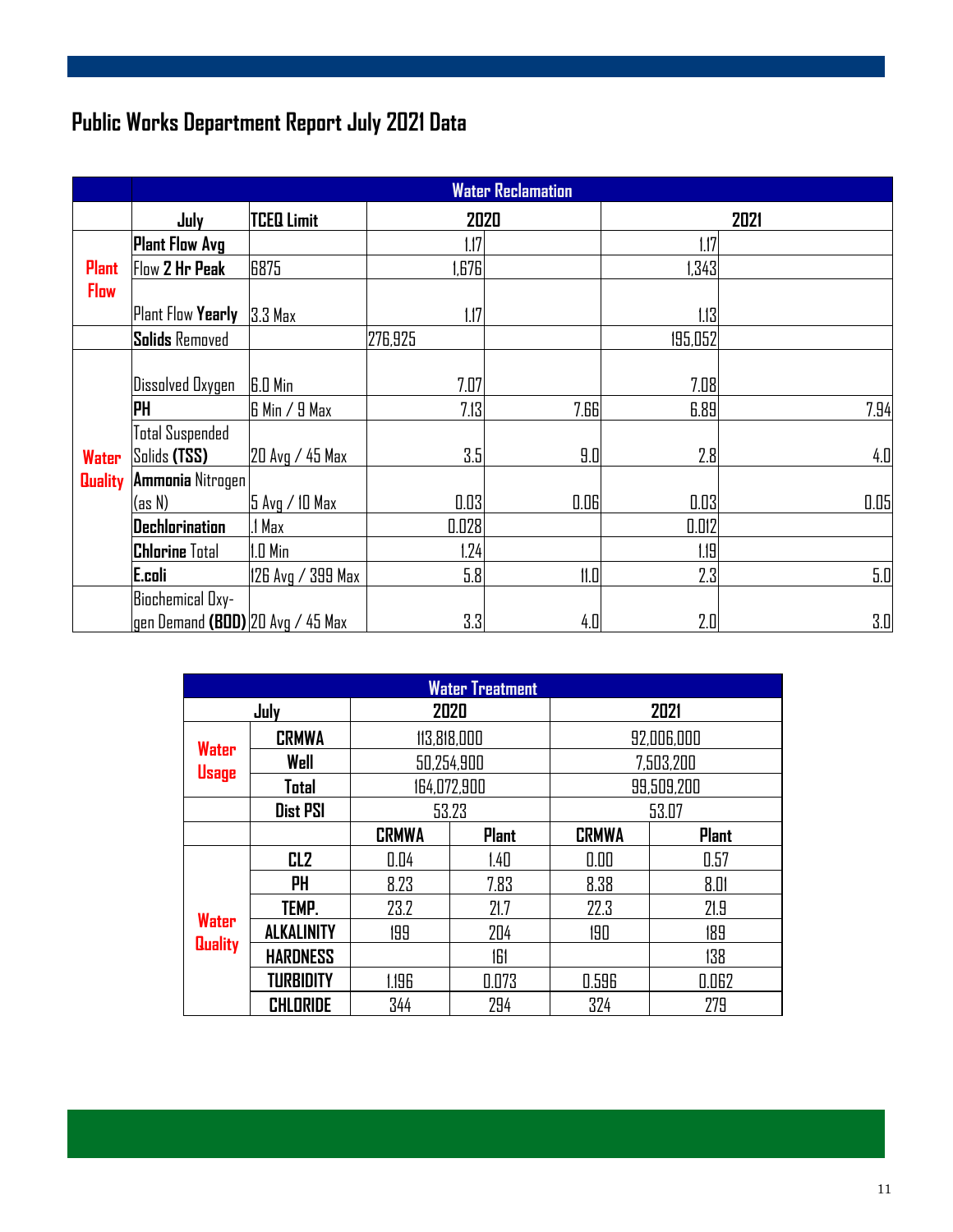### **Public Works Department Report July 2021 Data**

| <b>Water Distribution/Collection</b> |        |         |  |  |
|--------------------------------------|--------|---------|--|--|
| July                                 | 2020   | 2021    |  |  |
| <b>Sewer Calls</b>                   | 33     | 32      |  |  |
| <b>Sewer Main Cleaned</b>            | 7,915  | 13,025  |  |  |
| <b>Water Leaks</b>                   |        |         |  |  |
| <b>Water Use/Loss</b>                | 33,100 | 140,900 |  |  |
| <b>Meters Changed Out</b>            | IП     | 7Π      |  |  |
| <b>Sewer Line Video Recording</b>    |        |         |  |  |
| <b>Sewer Line Video (feet)</b>       |        |         |  |  |
| <b>Service Orders</b>                | 153    |         |  |  |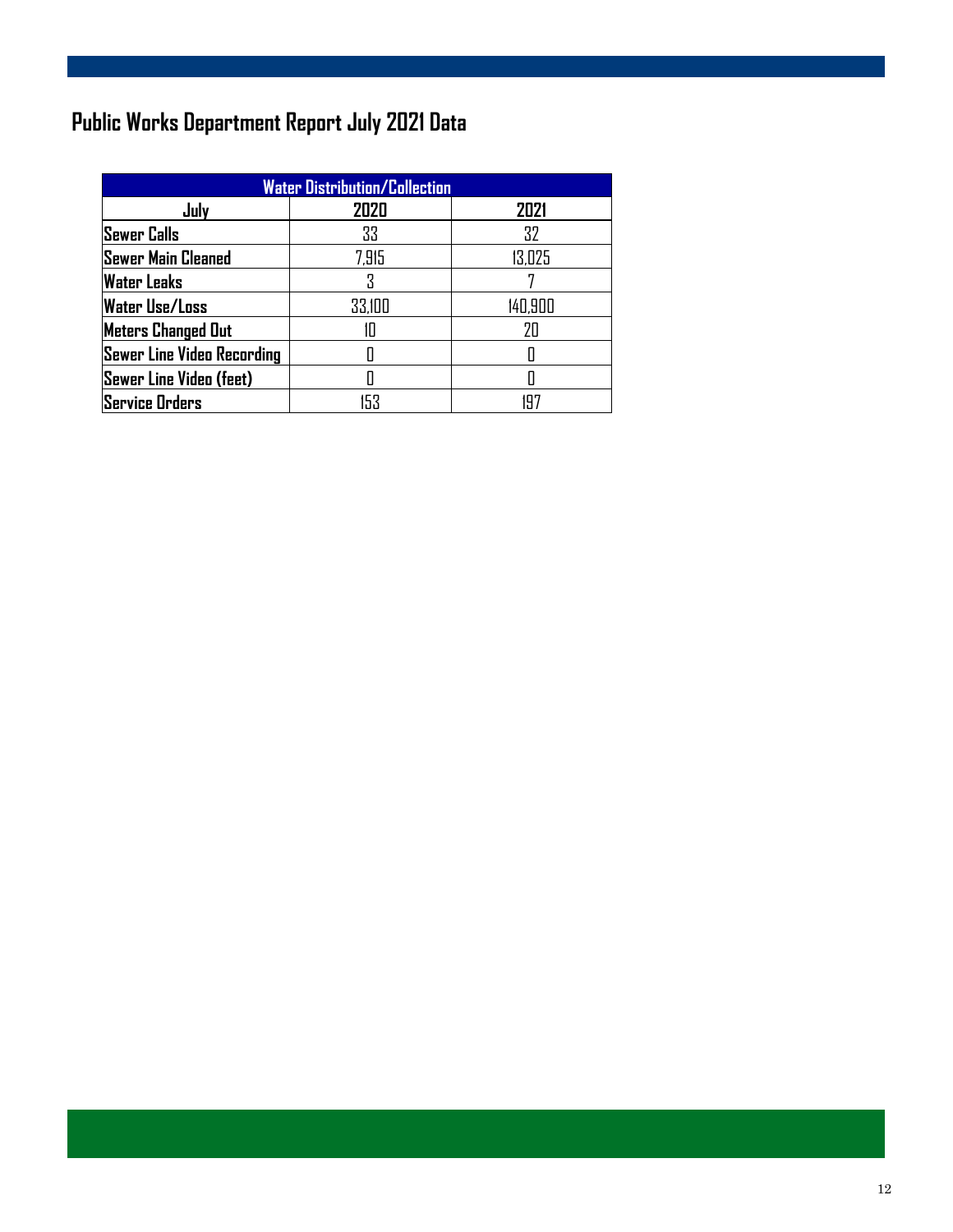### **Public Works Department Report July 2021 Data Continued**

### **Landfill**

|                      | <b>Solid Waste</b>       |            |         |
|----------------------|--------------------------|------------|---------|
|                      | July                     | 2020       | 2021    |
|                      | Total Intake (tons)      | 2855.69    | 3966.30 |
|                      | Blue Boxes (tons)        | 22.91      | 0.00    |
|                      | Brush (tons)             | 217.94     | 335.28  |
|                      | Carcasses (tons)         | 2.20       | 12.24   |
|                      | Cons/Demo (tons)         | 355.37     | 295.26  |
|                      | Cardboard (tons)         | 0.00       | 0.00    |
|                      | MSW-COMP (tons)          | 1723.03    | 2634.99 |
| <b>INTAKE TOTALS</b> | MSW-UNCOMP (tons)        | 288.00     | 453.32  |
|                      | Roofing (tons)           | 39.00      | 116.91  |
|                      | Sludge (tons)            | 198.75     | 98.04   |
|                      | Tires Shredded (tons)    | 8.49       | 20.26   |
|                      | Tires by <b>Quantity</b> | 406.00     | 398.00  |
|                      | Inert Material by Charge | 555.00     | 243.01  |
|                      | Mulch (tons)             | 12.03      | 6.81    |
|                      |                          |            |         |
|                      | recovered illegally      | 280.00     | 335.00  |
|                      |                          |            |         |
|                      | Total Intake (tons)      | 109.83     | 146.90  |
|                      | <b>Blue Boxes (tons)</b> | 0.88       | 0.00    |
|                      | Brush (tons)             | 8.38       | 12.42   |
|                      | Carcasses (tons)         | 0.08       | 0.45    |
|                      | Cons/Demo (tons)         | 13.67      | 10.94   |
|                      | Cardboard (tons)         | 0.00       | 0.00    |
| <b>DAILY AVERAGE</b> | MSW-COMP (tons)          | 66.27      | 97.59   |
| <b>TOTALS</b>        | MSW-UNCOMP (tons)        | 11.08      | 16.79   |
|                      | <b>Roofing (tons)</b>    | 1.50       | 4.33    |
|                      | Sludge (tons)            | 7.64       | 3.63    |
|                      | Tires Shredded (tons)    | 0.33       | 0.75    |
|                      | Tires by Quantity        | 15.62      | 14.74   |
|                      | Inert Material by Charge | 21.35      | 9.00    |
|                      | Mulch (tons)             | 0.46       | 0.25    |
|                      | <b>Safety Class</b>      | Stormwater |         |

After observing 7 inches of rain in May, and 7.1 inches in June, things finally slowed down, with the landfill only seeing 6.6 inches of rain in July.

The Solid Waste Department has been working to stay ahead of the very wet season and work round the clock to catch trash pickups after the rains. We also worked on mowing and shredding our properties and rebuilding roadways and accesses to the landfill.

Landfill staff also conducted the biannual groundwater sampling event with the help of Water production.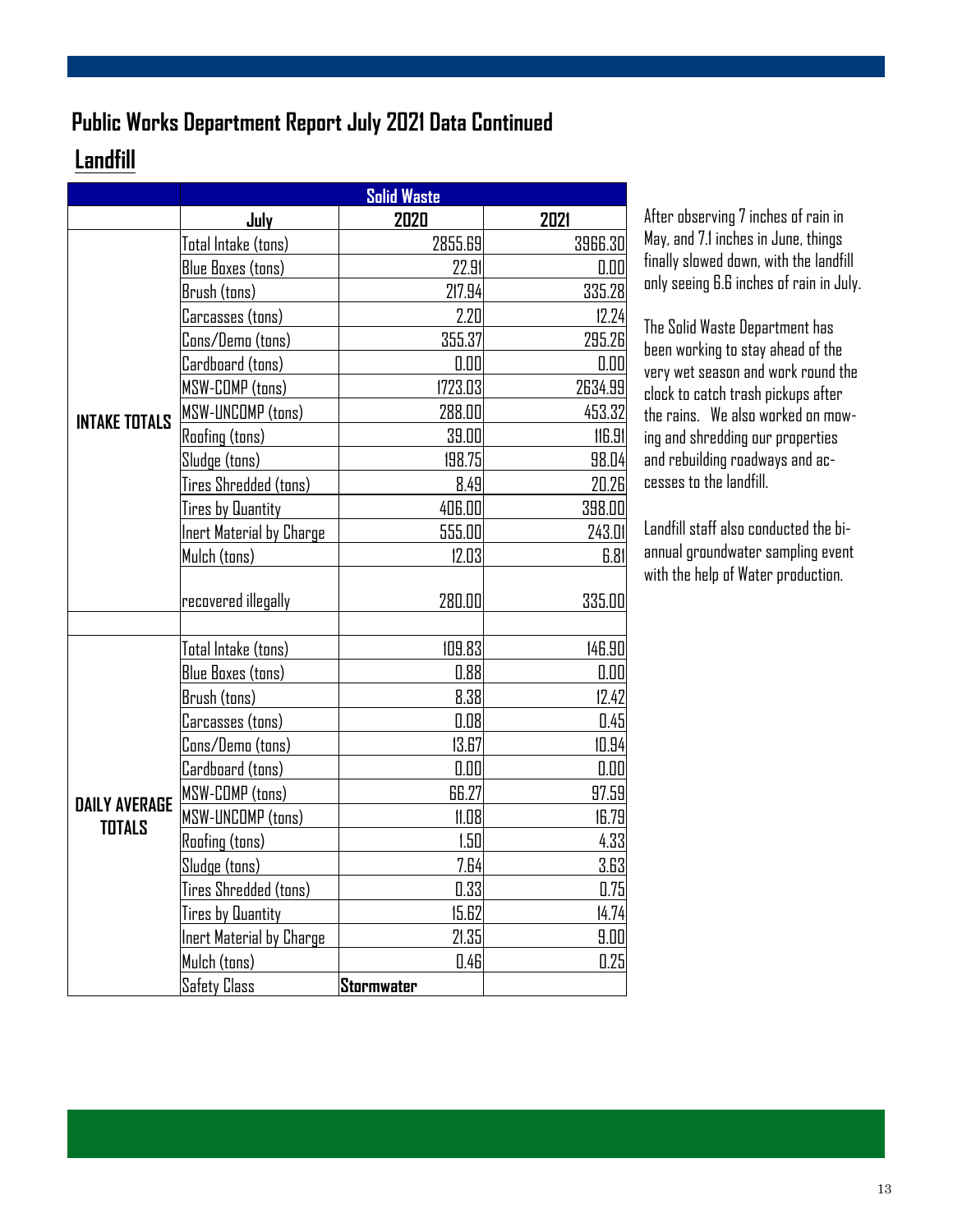### **Public Works Department Report July 2021 Data Continued**

### **Parks**

#### **Baseball**

Fields are mowed one time a week with all the rain.

#### **Parks**

Pick up trash and dump barrels—water pine trees at M.B. Hood Park. Mowing all parks once a week due to all the rain.

**Playground** 

Inspection of all Playgrounds and remove graffiti at the skate park.

#### **Building**

Clean and restock Shelter and Rotary buildings on Monday. Sanitize, clean, and restock on the weekend when rented.

#### **Projects**

Move more cabinets to New City Hall. Work on the water line to flag pole area at New City Hall.

#### **Building Rentals**

Buildings 27 Pavilion 1 Volleyball 2

#### **Vector**

City lots 51 Private lots 6 Draws 35 Rights of ways 31

#### **Safety Meeting**

Right to Know Laws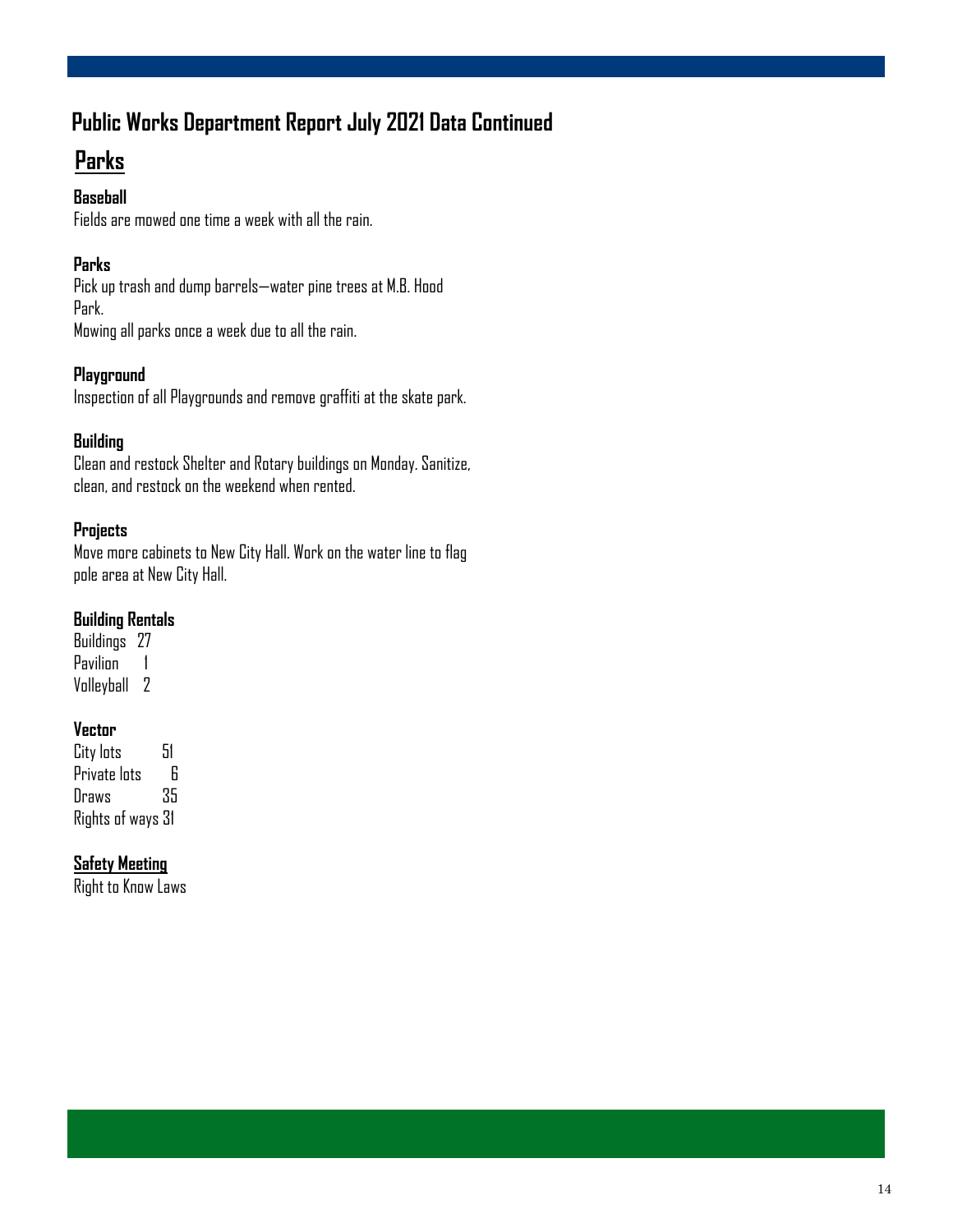### **Public Works Department Report July 2021 Data Continued**

#### **Streets**

| Month: June                        |                  |                        |  |
|------------------------------------|------------------|------------------------|--|
|                                    | 2020             | 2021                   |  |
| <b>Street Maintenance Paved</b>    |                  |                        |  |
| Number of potholes                 | 18               | 95                     |  |
| Number of Cuts or Overlays         | 8                | 10                     |  |
| Square Feet of Cuts & Overlays     | 786              | 1,516                  |  |
| Feet of curb & Gutter              | 192              |                        |  |
| Square Feet of Valley gutter       | O                |                        |  |
| <b>Square Feet of Sidewalk</b>     | 0                |                        |  |
|                                    |                  |                        |  |
| Square Feet of other concrete      | 0                | 72                     |  |
| Gallons used Brine or Lime         | 800              |                        |  |
| <b>Feet of Crack Seal</b>          | 0                |                        |  |
| SY of Seal Coat                    | 0                |                        |  |
| SY or gallons of Fog or Scrub Seal | Π                |                        |  |
| <b>Street Maintenance Unpaved</b>  |                  |                        |  |
| Miles of road graded               | 0.00             | 14.50                  |  |
| Miles of drainage ditches graded   | 11.30            | 0.68                   |  |
| Water Ways                         | 0.00             | 0.00                   |  |
| <b>Street Sweepers</b>             |                  |                        |  |
| <b>Miles Swept</b>                 | 26               | 58.4                   |  |
| gallons used                       | 1.600            | 8,755                  |  |
| <b>Street Safety</b>               |                  |                        |  |
| Signs replaced                     | 4                |                        |  |
| Signs repaired                     |                  |                        |  |
| Sign Cost                          | \$284.50         | \$0.OO                 |  |
| <b>Feet of Striping</b>            | 8064             |                        |  |
| <b>Vector Control</b>              |                  |                        |  |
| Miles Sprayed                      | 0                | 713.                   |  |
| <b>Acres Treated</b>               | $\overline{2}$   | 5                      |  |
| Aerial Spay                        | 0                |                        |  |
| <b>Monthly Safety Topic</b>        | Falsafe\Esca\Wrk | Aerial lift Trk Train- |  |

1. Patched holes on 24th St and repaired streets that are being seal coated this year.

2. Scraped, picked up, and hauled off vegetation from the seal coat streets.

3. Repaired 3 concrete\asphalt areas, along with several potholes that developed.

4. Cleaned storm drains and culverts after several thunderstorms.

5. Hauled several loads of asphalt milling to an unpaved road that needed repairing.

6. Routine street sweeping on some commercial and residential streets and the streets that are to be seal coated this year.

7. Cut and sprayed the vegetation around the service center and the medians.

8. Installed a new traffic light head on one of the traffic lights at 24th and Yonkers.

9. Checked mosquito traps, treated a few areas of infested water, and performed multiple ground spraying applications.

10. Helped VDC load their plans for aerial spraying.

11. Routine unpaved road maintenances.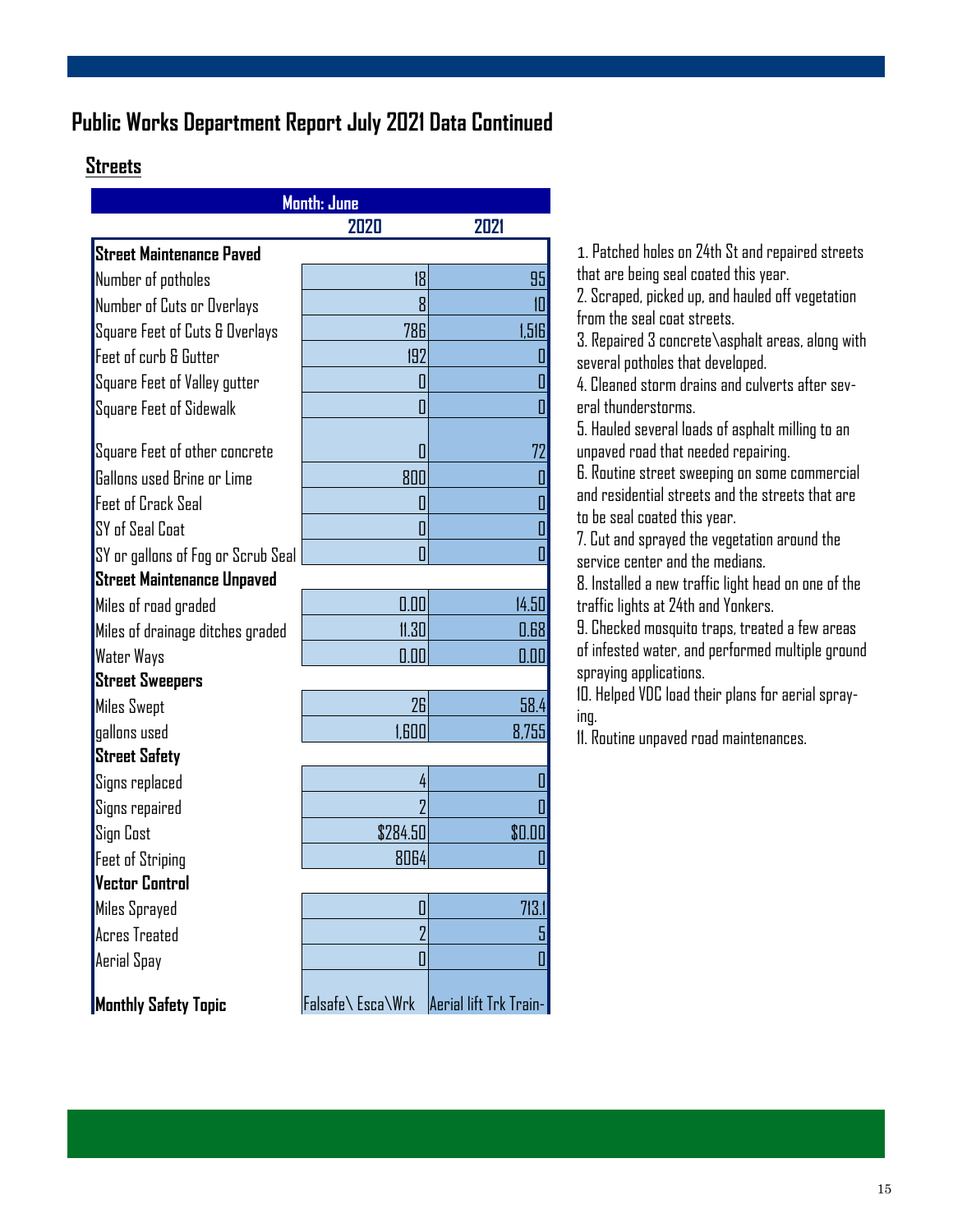### **Main Street Department Report July 2021**

#### **2nd Saturday**

For July's 2nd Saturday The Salvation Army hosted a Christmas in July event with a viewing of "How the Grinch Stole Christmas" at the Fair Theatre and special sales at their store. Burning Tree BBQ also sold BBQ at Millennium Park.

| JANUARY 9           | <b>FARMER'S INSURANCE KING AGENCY</b> |
|---------------------|---------------------------------------|
| <b>FEBRUARY 13</b>  | SANTA'S MERCANTILE & MORE             |
| MARCH <sub>13</sub> | <b>CYNTHIA'S HEARTS DESIRE</b>        |
| <b>APRIL 10</b>     | COVENANT HEALTH PLAINVIEW             |
| MAY8                | IT'S A GIRL THING!                    |
| <b>JUNE 12</b>      | <b>BROADWAY BREW</b>                  |
| <b>JULY 10</b>      | THE SALVATION ARMY                    |
| <b>AUGUST 14</b>    | <b>CC'S JUNOUE TO ANTIQUES</b>        |
| <b>SEPTEMBER 11</b> | PLAINVIEW ANTIQUES & GIFTS            |
| OCTOBER 9           | 725 VINTAGE CO.                       |
| <b>NOVEMBER 13</b>  | <b>HELLO BABY APPAREL</b>             |
| <b>DECEMBER 11</b>  | THE RUSTY ROSE                        |

#### **Red, White & Moo Milk Festival and Chamber Fireworks Event**

On July 2<sup>nd</sup> The Red, White & Moo Committee and The Chamber of Commerce partnered this year to create a joint event to celebrate Nation Dairy Month and the Forth of July Holiday. Families were able to enjoy bouncy houses, a petting zoo, live music from Tanner Lane, and were able to purchase from local food trucks before the fireworks show began.

#### **Council Presentation**

On July 13th, Melinda Brown presented the progress of the Main Street Program to City Council. Board members that attended the presentation were: Ranada Jack, Janice, Payne, Phyllis Wall, Carol Terrell, and Tonya Keesee and Diane Martinez.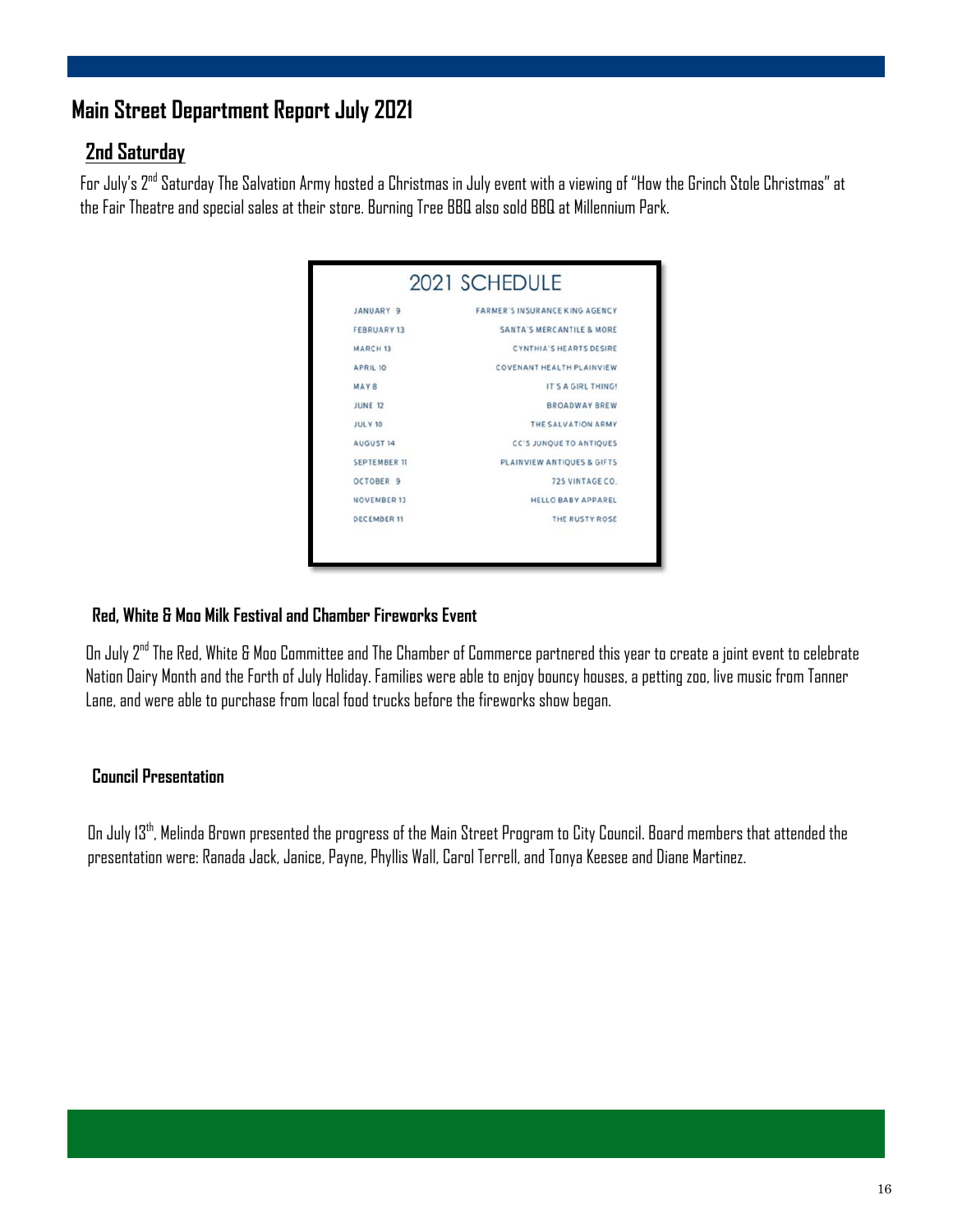### **Main Street Department Report July 2021**

#### **Fair Theatre**

July wrapped up the Fair Theater's Summer Movies with Mulan on July  $7^{\rm th}$  and Sing on July14 $^{\rm th}$ . Over 260 people attended the Summer Movie Program.

### **Downtown Streetscape**

Work has started on the west side of the 700 Block of Broadway. Sidewalks have been demolished and crews are preparing to pour concrete.



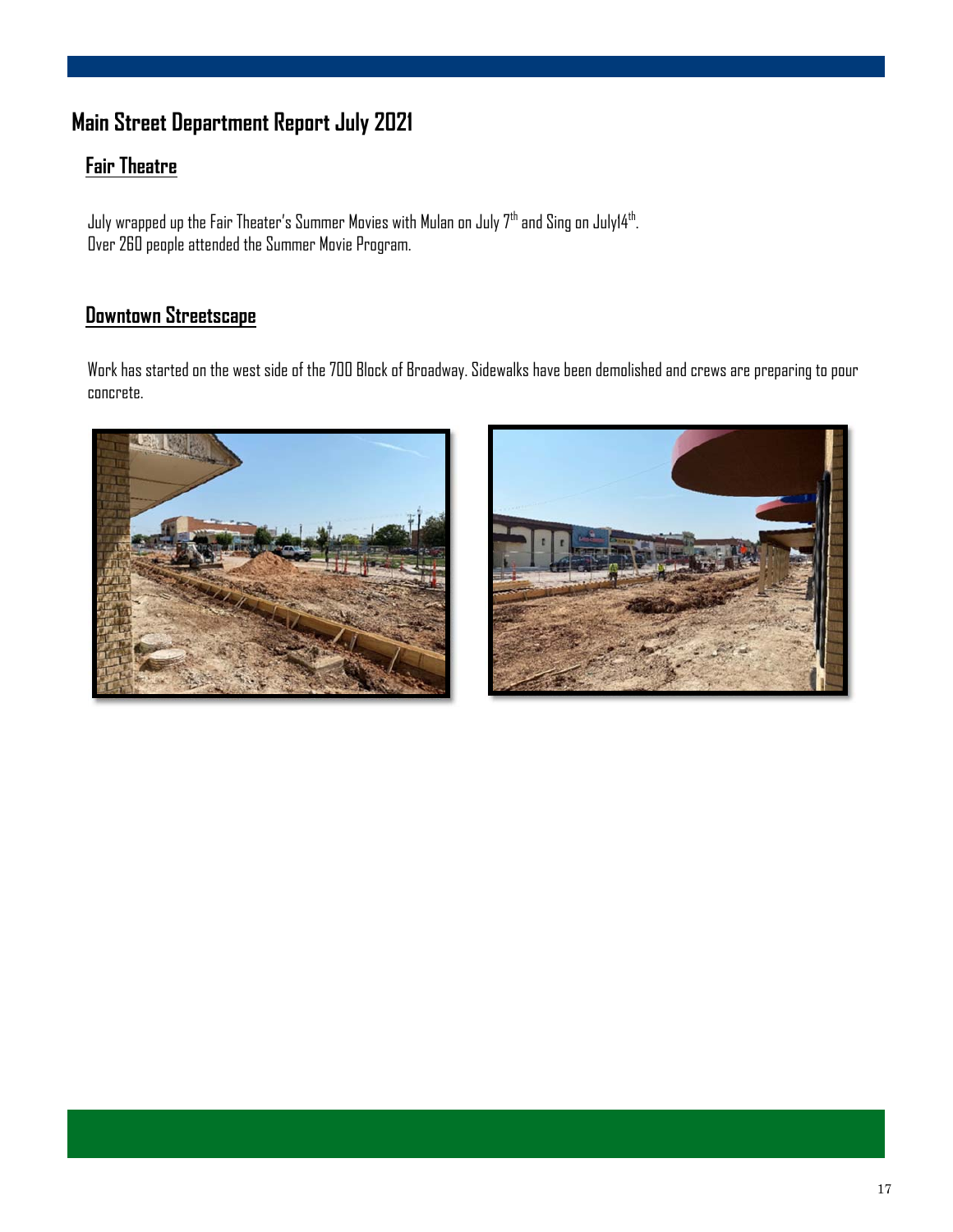### **Unger Library Report July 2021 Data**

#### **LIBRARY SUMMER HOURS** MTWF: 9:00 AM-6:00 PM | TH: 9:00 AM-8:00 PM | SAT: 9:00 AM – 1:00 PM

The Summer Reading Program ended officially on July 15<sup>th</sup>, with awards, prizes, and certificates being presented on July 23<sup>rd</sup>. The winners for each reading group were as follows:

Granger Shackelford, Preschool – read 98 books

Stella Perez, Early Readers (K-3), read 3,295 minutes

Sophia Moore, Middle Readers (3-6), read 11,790 minutes

Montana Moore, Middle School (6-8), read 11,040 minutes

Kira Farnsworth, High School (9-12), read 5,710 minutes

Emilia Moore, Adult, read 3,300 minutes

We look forward to next year when we hope to have face-to-face programming again.

We saw an increase of over two hundred visitors to the library over the month of June, 2021. This is the largest number of visitors since before the pandemic closed our doors twice. Although our circulation is down slightly in number of books checked out, we again saw an increase in the number of streaming audiobooks checked out through OverDrive.

#### **July2021 Library Statistics**

| Number of visitors:                                        | 1,867          |
|------------------------------------------------------------|----------------|
| Number of patrons registered:                              | 37,288         |
| OverDrive registered patrons                               | 368            |
| Circulation:                                               | 1,412          |
| Number of Database Searches:                               | 0              |
| Electronic Periodical Article Usage:                       | 0              |
| Electronic Book Usage (TexShare databases):                | 0              |
| Electronic Book Usage (OverDrive)                          | 283            |
| Digital Audiobook usage (OverDrive)                        | 121            |
| Number of Juvenile Programs:                               | 1              |
| Number of Adult Programs:                                  | $\overline{2}$ |
| Juvenile Program Attendance:                               | 20             |
| Adult Program Attendance:                                  | 132            |
| <b>Computer Usage</b>                                      | 216            |
| Materials Added (including OverDrive)                      | 207            |
| Materials Added (EBSCOhost E-Books)                        | $\mathbf{0}$   |
| <b>Materials Withdrawn</b>                                 | 366            |
| Total number of materials/resources (includes electronic): | 387,147        |